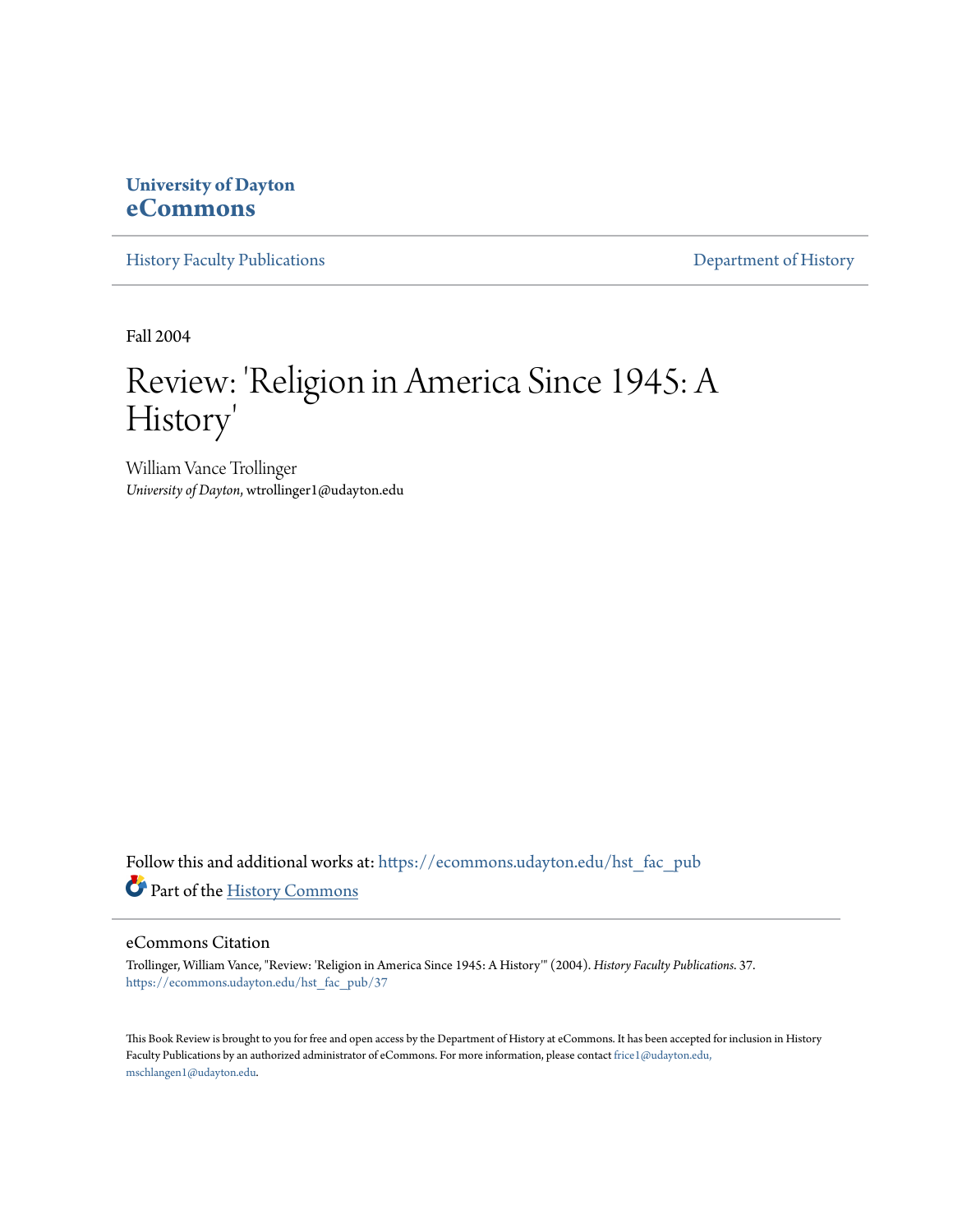## Religion in America Since 1945: A History. By Patrick Allitt. New York: Columbia University Press, 2003. 384 pp. \$30.00 cloth.

Anyone who has taught a course in U.S. religious history knows the daunting challenge of adequately dealing with the riotous diversity of religion in America. This challenge moves from daunting to nearly overwhelming when one gets to the years after World War II. But now comes along Patrick Allitt, professor of history at Emory University, who, in Religion in America Since 1945, has managed to create out of this apparent chaos a lucid, compelling narrative of recent U.S. religious history.

Of course, and as Allitt observes in his introduction, in order to "prevent the book from taking the form of a mere list or set of encyclopedia entries" he is forced to give only passing attention to "vast areas of American religious history" (xiii). Readers will be thankful that the author chose to be selective, as the result is a coherent, graceful account. It thus may be the worst sort of academic quibbling to suggest that the book could have benefited from more attention to mainline Protestantism (how the writing of American religious history has changed!), peace churches, and Native religions. But it is not quibbling to lament that there is almost nothing here on Pentecostalism and the charismatic movement (the latter does not even appear in the index), given that, as Grant Wacker and others have made clear, this may be the most important religious movement of the  $20<sup>th</sup>$ century.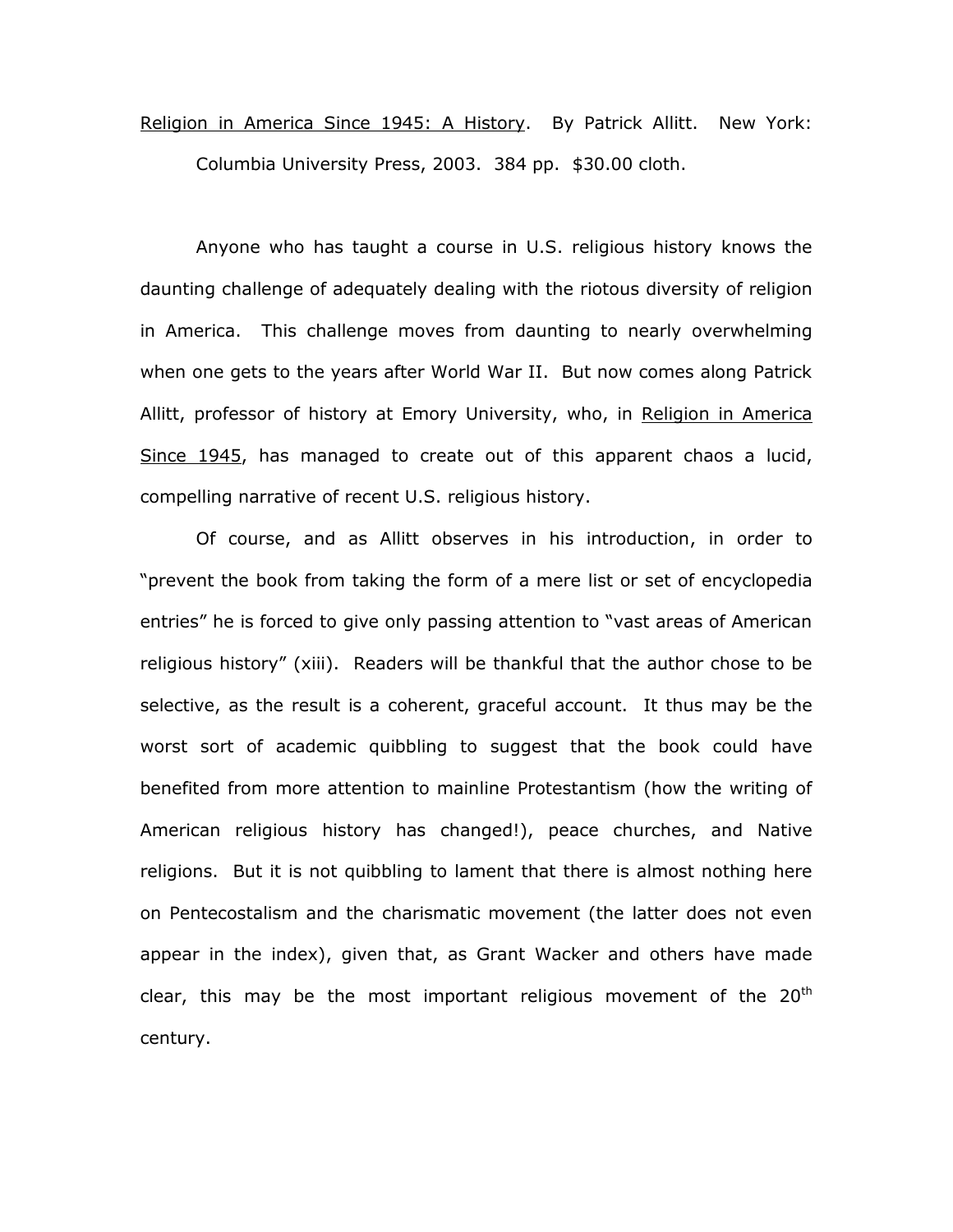But there is so very much to like here. Allitt has an enviable knack for explaining intellectuals and their ideas in a few pithy paragraphs, as evinced by the sections on religious thinkers of the 1950s, the death of God theologians, and feminist/womanist theology. It is particularly impressive that he successfully weaves these ideas into a narrative that also includes fascinating discussions of the church building boom of the 1950s and 1960s, the impact of Vatican II, and the Jesus People. His chapter on the alternative religious worlds of the 1960s and 1970s is terrific, particularly his insightful comments on the cult-like anti-cult movement, and his sensitive discussion of Jim Jones and the Jonestown suicides. The conjunction of religion and violence returns as a theme in his chapter on the 1990s, where Allitt gives Ruby Ridge, the Branch Davidians, and Heaven's Gate the attention they deserve. And his treatment of the Religious Right, the televangelist scandals, and Promise Keepers is both accurate and fair.

As these topics indicate, and as readers of this journal will appreciate, Allitt spends much time on the intersection of religion and politics in the United States. In the process he argues that, while religious groups have often understood political issues "as matters of transcendent significance," they have been forced by "the nature of American church-state separation" to "*translate* [their] convictions into the secular language of the national good" (261, 262-63) This is an important observation. It would have been even better if he had noted that it is also the nature of our two-party political system, and the increasingly rancorous "culture war" rhetoric used by